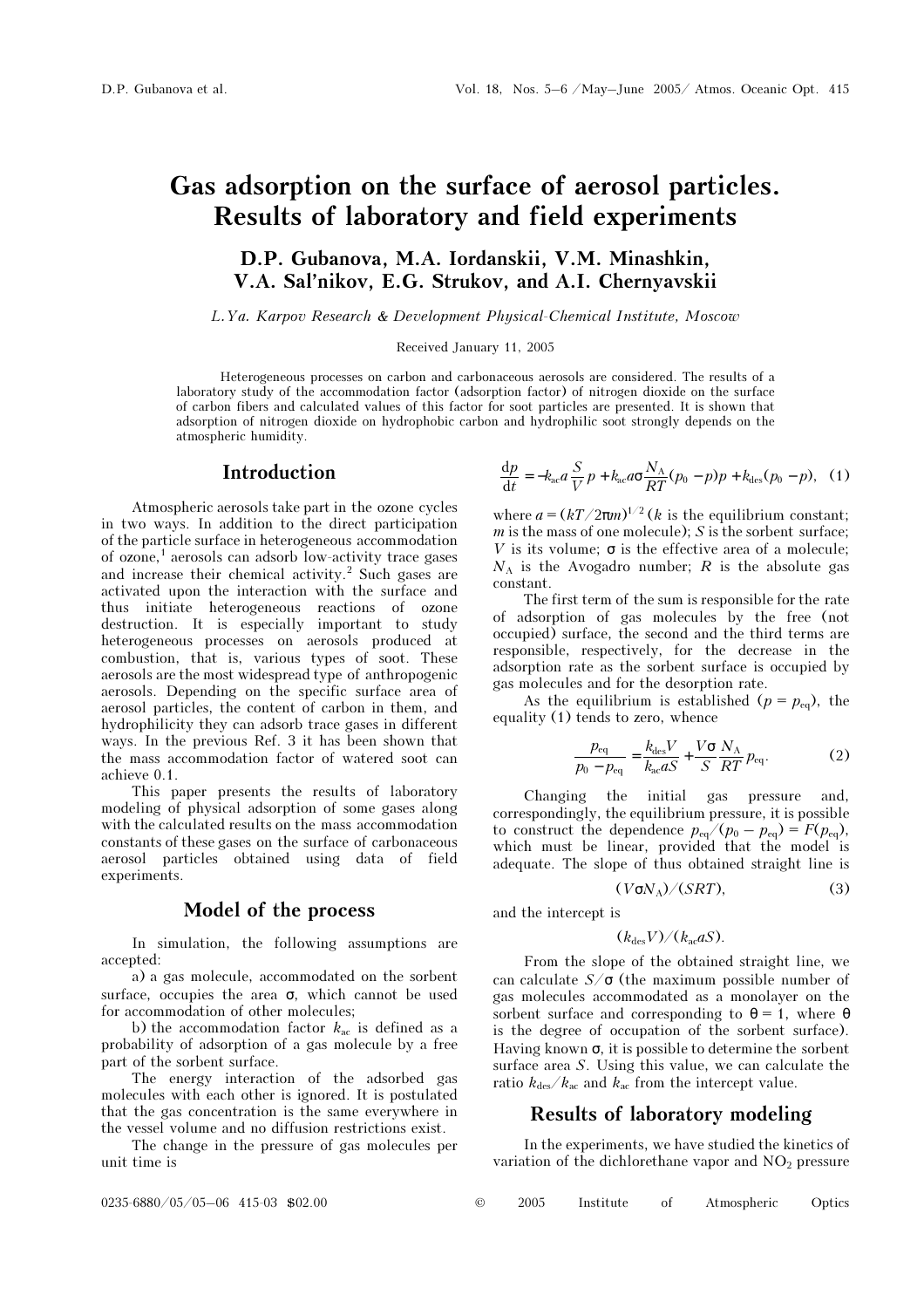in the process of their sorption on the surface of a carbon fiber with the specific surface area  $\leq 2 \text{ m}^2/\text{g}$ .

The time dependences of variation of the dichlorethane vapor and  $NO<sub>2</sub>$  pressure, transformed in accordance with Eq. (2), are shown in Figs. 1 and 2.



Fig. 2. The  $(F(p) - F(p_0))$  difference as a function of time normalized to the particle speed.

The results obtained were used to calculate the accommodation factor of dichlorethane on the graphite surface  $k_{\text{ac}} = (6.1 \pm 0.3) \cdot 10^{-9}$  and the factor of desorption  $k_{\text{des}} = (8.8 \pm 1.6) \cdot 10^{-2} \text{ s}^{-1}$  at  $T = 293 \text{ K}.$ 

The kinetic sorption factors of  $NO<sub>2</sub>$  were calculated in a similar way. However, the transformed dependence was not linear. This is likely connected with the fact that nitrogen dioxide in the gaseous state is a mixture of  $NO_2$  and its dimer  $N_2O_4$  and, thus, in this case the accommodation involves two types of molecules with different mass and speed. The factor  $k_{\text{ac}}$  amounted to about 2  $\cdot$  10<sup>-9</sup> at the initial parts of the curves (at the time  $t < 1$  s) and decreased to  $2 \cdot 10^{-10}$  at the later stages, for which  $k_{\text{des}}$  had the following values:

|--|

| $T$ , K | $k_{\text{des}} \cdot 10^5$ , s <sup>-1</sup> | Standard error, $s^{-1} \cdot 10^5$ |
|---------|-----------------------------------------------|-------------------------------------|
| 298     | 2.8                                           | 0.14                                |
| 318     | 3.3                                           | 0.16                                |
| 338     | 37                                            | 0.18                                |
| 353     | 41                                            | 0.22                                |

# Model for calculation of the  $NO<sub>2</sub>$ accommodation factor based on data of field experiments

To calculate the factor of accommodation of nitrogen dioxide on aerosol particles based on experimental data, the simplified equation for the average (over volume) NO<sub>2</sub> concentration *n* is usually used<sup>1</sup>:

$$
\frac{\mathrm{d}n}{\mathrm{d}t} = \Delta q - \frac{n\overline{\mathbf{v}}}{4} S\gamma.
$$
 (4)

This equation involves the emission rate of volume sources and the NO<sub>2</sub> sink  $\Delta q$ , the total surface of aerosol particles in the unit volume S, the probability of trapping molecules on the surface of aerosol particles (accommodation coefficient) γ, and the mean thermal speed of molecules  $\bar{v} = \sqrt{8RT / (\pi m)}$ . It is assumed that the flow of active molecules onto the aerosol particles is determined by the well-known gas-dynamics equation, which is valid at the large Knudsen numbers and arbitrary  $\gamma$  or at  $\gamma \ll 1$  and arbitrary Knudsen numbers.

To describe the size distribution of aerosol particles, the Modal Aerosol Dynamics Model for Europe  $(MADE)$  is usually applied,<sup>4</sup> in which the particle size distribution is presented in the three-mode form. Each of the modes, namely, nucleation, condensation, and the coarse one, is approximated by a lognormal function. However, in some cases, either a unimodal lognormal distribution  $(LND)^5$  or a unimodal modified gamma distribution  $(GD)^6$  is also used.

In the calculation, we used the experimental values of the number concentration of aerosol particles with diameters of 0.042–0.237  $\mu$ m. This mode of the particle size distribution is described by the lognormal function.

For spherical particles with the radius  $r$ , the particulate matter density ρ, the number concentration  $N_0$ , and the rate of trapping of  $NO_2$  molecules on the particle surface can be expressed through the number concentration as follows:

$$
-\frac{\mathrm{d}n}{\mathrm{d}t} = n\overline{\mathbf{v}}\pi N_0 \gamma \int_0^\infty r^2 f(r) \mathrm{d}r,\tag{5}
$$

whence

$$
\gamma = -\frac{1}{\pi v n N_0} \frac{1}{\int_0^{\infty} r^2 f(r) dr} \frac{dn}{dt}.
$$
 (6)

## Calculated results

To calculate the factor of nitrogen dioxide accommodation on aerosol particles, we considered the data of the experiments conducted in the 15-km long plume of soot smog generated by a forest fire. In this period correlation was observed between the increase in the aerosol number concentration and the decrease in the  $NO<sub>2</sub>$  concentration, against the